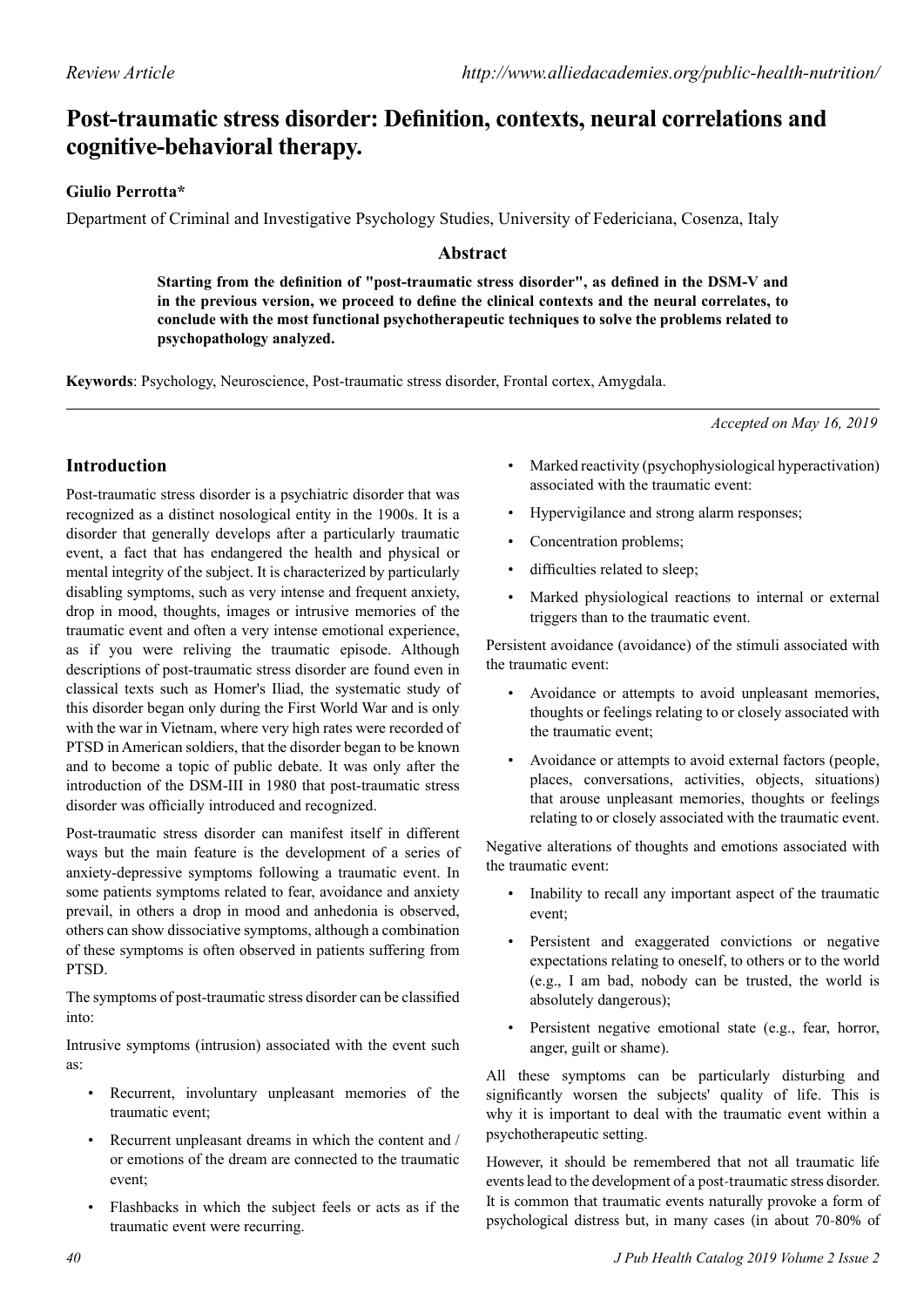cases), these symptoms tend to resolve spontaneously over time. However, when these symptoms do not resolve, they occur very intensely for a prolonged period (the DSM-5 defines a month as the minimum period to be able to diagnose PTSD) then we are faced with a disorder and as such should be recognized and addressed thanks also to the help of a professional who facilitates the natural processing of the traumatic event. Moreover, in these years, the concept of "micro-traumas" is spreading in clinical psychology and psychiatry. So not only a serious or catastrophic event can cause a PTSD, but also the presence of multiple small stressful or adverse events (for example mobbing) can lead to developing the same symptoms of a single larger and more relevant PTSD. For this reason it is important to promptly deal with situations of psychological distress, through appropriate psychotherapeutic strategies, to favor a rapid processing of the trauma.

In order to diagnose post-traumatic stress disorder, the DSM-IV-TR (now replaced by the DSM-V), the Statistical and Diagnostic Manual of Mental Disorders, usually distinguished PTSD patients in three categories, based on their type of involvement in the critical event that caused the disorder:

- Primary, direct victims who have personally suffered the traumatic event;
- Secondary, direct witnesses to the event, or relatives of primary victims (for example, in the case of a death);
- Tertiary, emergency personnel (voluntary or professional) who work with primary or secondary victims

The DSM-V proposes instead the criteria that guide the modern clinician in the diagnostic process. The DSM-V criteria for PTSD concern adults and adolescents as well as children over six years. Under six years the diagnostic criteria change. The DSM-V criteria for post-traumatic stress disorder are:

#### **Being exposed to a traumatic event that has endangered your life, or a serious injury or sexual abuse in one of the following ways:**

- Having a direct traumatic experience;
- Having witnessed someone else's traumatic experience;
- Being aware of a traumatic event happened to a family member or friend;
- Being exposed repeatedly or in an extreme way to unpleasant details of a traumatic event (this criterion does not apply to events or details known through television, newspapers or other media).

## **The presence of one or more of the following intrusive symptoms:**

- Recurrent, involuntary and intrusive disturbing memories of the traumatic event;
- Recurrent nightmares in which the content is linked to the trauma;
- Dissociative reactions (such as flashbacks) that lead the subject to feel and behave as if they were reliving the trauma;
- Intense and prolonged states of psychological distress that are triggered by internal or external stimuli (for example feeling a particular odor) that are linked to the trauma;
- Marked physiological reactions that are activated by internal or external stimuli connected to the trauma.

## **Constant avoidance of stimuli associated with traumatic events. This avoidance must be initiated following the traumatic event and can be of two types:**

- Avoidance or efforts to avoid memories, thoughts or feelings related to the traumatic event;
- Avoidance or efforts to avoid people, places, conversations, activities, objects and situations that recall the traumatic event and trigger unpleasant thoughts, memories and feelings.

Changes in thought or mood that begin or worsen following the traumatic event. To satisfy the criterion at least two symptoms among these are necessary:

- Inability to remember an important aspect of the trauma;
- Exaggeratedly negative and persistent thoughts and beliefs that affect themselves, others and the world;
- Persistent distorted knowledge of the causes and consequences of the traumatic event that lead the individual to blame himself for the incident;
- A persistent negative emotional state (e.g. constant feeling of guilt, shame, anxiety, terror);
- Marked decrease in interests and participation in daily activities;
- Feeling of detachment or alienation from others:
- Persistent inability to feel positive emotions.

Marked alterations in arousal and reactivity associated with the traumatic event that begin or worsen after the traumatic event. At least two of the following symptoms are required:

- Irritable mood and anger shots expressed with verbal or physical aggression towards objects or people;
- Reckless or self-destructive behavior;
- Hyper vigilance;
- Exaggerated startle reactions;
- Concentration problems;
- Sleep disorders.

All the criteria must have been present for at least one month. The disorder must cause significant social disadvantage or disability in the workplace, in other important areas of functioning. The disorder is not attributable to the use of substances or drugs or other medical condition.

Furthermore, the diagnosis of post-traumatic stress disorder can be better specified if "depersonalization" is present (the constant feeling of not being in contact with oneself, as if one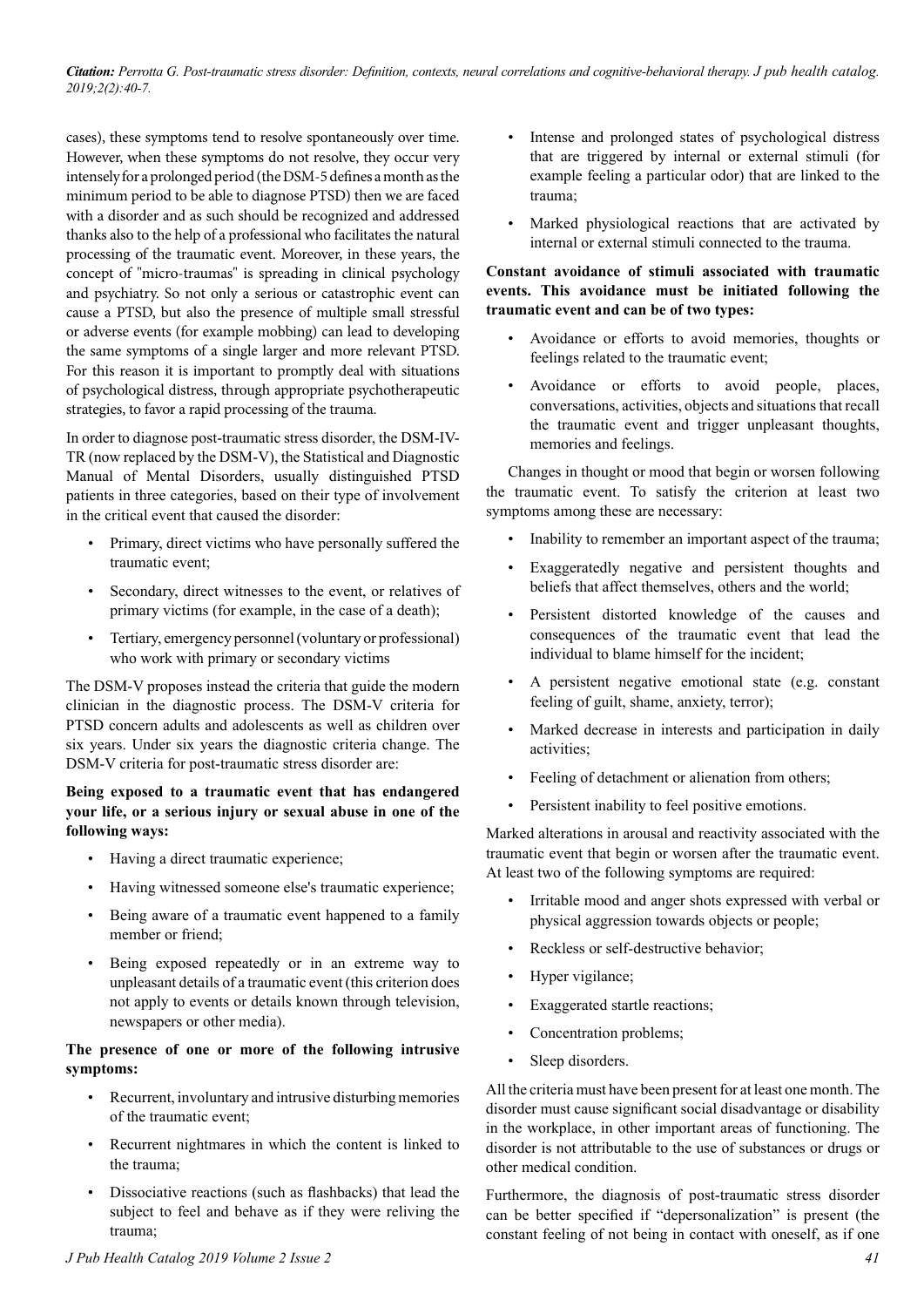were looking at from outside, e.g,. having an altered sense of self or own body) and "derealization" (the feeling of unreality of the surrounding world, as if what is perceived were unreal, distant or distorted). Post-traumatic stress disorder is comorbid with anxiety disorders, mood disorders, obsessive-compulsive disorder and personality disorders.

# **The Neural correlates in Post-Traumatic Stress Disorder**

More and more often we hear of trauma especially in relation to many of the natural disasters that have recently been upsetting different parts of the world (earthquakes, floods, etc.) or even in reference to the growing episodes of physical and psychological violence (terrorist attacks, sexual abuse, bullying). But what does the word "trauma" mean? It literally indicates a "wound" that in a broad sense can concern both our body and our mind. If a wound on the skin progressively tends to heal due to specific cells, the psychological wound caused by a highly stressful event (or perceived as such) could remain open and become a chasm difficult to heal. The perception of risk and the impact that these experiences have on the well-being of the individual suffer from individual variability; it is mainly determined by the cognitive, emotional and behavioral resources available to each individual, as well as by his social resources. Suppose you survived a car accident or were a victim of neglect by one of our caregivers during childhood. Some conditions, if present, could make us more resilient, or put us in a position to react positively to unfavorable events: good self-esteem, adequate problem-solving skills, good cognitive flexibility, adequate communication skills and a supportive social network. On the other hand, the traumatic experience could strongly condition our whole existence and evolve into a real symptomatic picture: Post-traumatic stress disorder.

Intrusive memories represent a key symptom of PTSD that emerges early after exposure to a trauma, predicting its evolution [1]. The act of remembering is not always the result of a conscious attempt; many memories resurface in the mind triggered by activating stimuli present in the external or internal environment. And so while we are on the road we can feel a perfume that can make us remember the memory of a person, or experience an emotional state of sadness can bring to awareness one or more unpleasant memories of our past. According to some researchers, after the traumatic event, people can repeatedly make sense-perceptive experiences of the episode without a deliberate and conscious attempt to recall; they typically have the form of visual images but also of sounds, smells, bodily and tactile sensations of such intensity as to generate painful emotions [2].

Due to their strong destabilizing and predictive power of psychopathology, intrusive memories have been the subject of multiple studies and considered as potential intervention goals [2]. In the scientific field, the main experimental paradigm that has been, and still is, used to study intrusive memories involves the vision of stressful / potentially traumatic events that are powerful enough to induce intrusive memories in everyday life for several days [3]. On the basis of one of the most recent researches, in some individuals there would be specific brain circuits able to be reactivated following exposure to traumatic experiences experienced by the individual during the course of his life. These circuits once reactivated would be responsible for the intrusive and automatic memory of past traumatic episodes. It is precisely this neural sensitivity that scholars believe could explain the different individual vulnerability to the development of PTSD. In their study to 53 women (in good health) it was required to view films concerning episodes of violence and neutral films: the participants subjected to the vision of violent scenes reported annoying intrusive memories during the following days. Brain activity records confirmed the hypothesis of the involvement of some brain regions in predicting the appearance of intrusive memories of the traumatic event. More specifically, they would be the same brain areas involved in the storage of memories and emotional processing: amygdala, anterior insula, anterior dorsal and rostral cingulate cortex, and hippocampus. Furthermore, the predictive effect of this activation concerned only the participants who reported more than five traumatic events in their lives (accidents, assaults, physical and sexual abuse or natural disasters); in the participants reporting from few or even no traumatic episodes no relationship was recorded.

According to the authors of the study, this experimental evidence opens the door to the possibility of preventing the development of PTSD in subjects considered at risk for two reasons: the sensitivity of specific brain regions together with exposure to repeated traumatic events during the course of life [4].

Rumination is defined as a repetitive, negative, cyclical and self-referential mode of thinking referring to unsolved personal problems of the past, which is activated in the absence of related environmental stimuli. Specifically, rumination is described as an unpleasant, costly, useless and sometimes self-destructive form of thinking that begins with the intention of finding a solution to a problem, but then fixes itself on the dysfunctional and repetitive evaluation of the latter [5].

What characterizes rumination is the presence of an abstract style that involves asking questions that do not find an answer: "Why did it happen to me? Why do I react in this way to situations? "Rumination has always been uniquely associated with depression, taking the name of Depressive Rumination (RD) [6,7].

More recent research, however, has suggested that rumination is a transdiagnostic factor (a mechanism associated with multiple psychiatric disorders) that extends to other mood disorders, anxiety disorders and trauma-related disorders, characterized by a modality of uncontrollable and repetitive thinking [8-10].

Regarding this last group of disorders, a study conducted by Michael and collaborators in 2007 showed a positive correlation between Post Traumatic Stress Disorder (PTSD) and the tendency to rumination [11]. Furthermore, the tendency to rumination prior to the traumatic event appears to be associated with the development of post-traumatic stress disorder, thus acting as a vulnerability [12], while rumination appears after experience of a traumatic event is associated with the severity of PTSD symptoms [13-15]. These results seem to suggest that rumination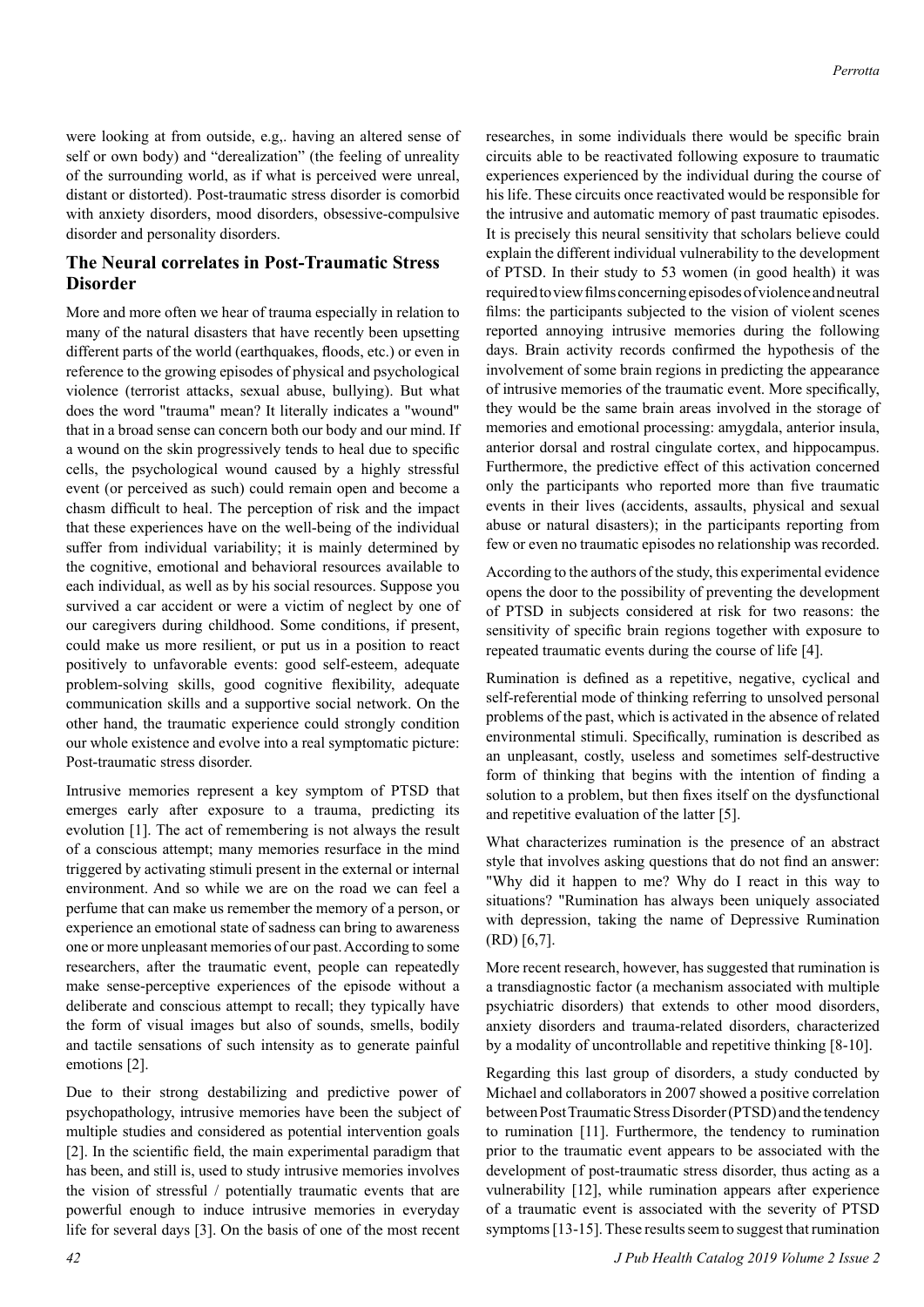may be a possible facilitating factor in the development and maintenance of post-traumatic stress disorder [16]. To confirm this hypothesis, Ehlers and Clark, in their cognitive model of post-traumatic stress disorder, have incorporated rumination interpreted as an avoidant coping strategy [17].

This model describes rumination as a maladaptive cognitive strategy because, on the one hand, it destroys the ability to process traumatic memory in a functional way and, on the other, it interferes with the possibility of modifying the thought inherent in trauma due to the continuous repetition of negative evaluations of the same. Rumination induces the individual to focus thought on "irrelevant" negative information instead of memory related to the traumatic event, thus preventing him from engaging in a functional cognitive and emotional elaboration of the event. This contributes to the implementation of avoidance behaviors associated with Post Traumatic Stress Disorder, and provides internal triggers that stimulate the intrusive memories of the traumatic event [17].

In healthy subjects, rumination involves a wide range of cognitive and affective processes, underlying the activation of various brain areas (mainly the mesial cortical structures), which include attention, self-referential processes (focused on self) and recall of autobiographical memories [18]. Studies using functional Magnetic Resonance Imaging (fMRI) have identified that the brain areas involved in rumination are the Dorsolateral Prefrontal Cortex (DLPFC), the Medial Prefrontal Cortex (MPFC) and the anterior cingulate cortex (ACC) [18,19].

A study conducted in 2009 by Kross et al. showed that rumination in healthy subjects is associated with the increase in ACC and DLPFC activity compared to event acceptance. Vanderhasselt and collaborators in 2011, during an emotional inhibition task in fMRI, showed a positive correlation between the level of DLPFC activation and the intensity of rumination [20]. The same research group in 2013, during a cognitive control task in healthy subjects in fMRI, showed a positive association between the intensity of rumination and the activation of the posterior part of the Anterior Cingulate Cortex (pdACC) [21].

The only study to date that has investigated the neural correlates of PTSD rumination is that conducted by Buchholz and collaborates in 2016 [22]. The study hypothesis considered rumination in post-traumatic stress disorder similar to that in healthy subjects and in depressed patients, in terms of brain activity patterns. Therefore, a positive correlation between rumination levels and activation of the ventromedial Prefrontal Cortex (vmPFC), the ACC and the DLPFC in the experimental disorder sample was hypothesized, in the light of the research of Vanderhasselt et al. [20]. 39 right-handed women aged between 18 and 55 were recruited with an average school attendance of 15.37 years who were diagnosed with PTSD, according to the DSM-IV TR diagnostic criteria [23]. Only those participants who received a score greater than or equal to 45 [24] were included in the study at the Clinician-Administered PTSD Scale test [25] in addition to the diagnosis made with the Structured Clinical Interview for DSM-IV [26]. The age of participants in the onset of the trauma ranged from 5 to 47 years, 74.4% had childhood abuse, and 76.9% had chronic trauma. The presence of rumination was investigated using the Ruminative Thought Style Questionnaire [27]. Functional imaging data were acquired using a Siemens 3T TrioTim MRI scanner (Siemens, Erlangen, Germany). During the fMRI scans, the participants were subjected to an emotional interference test in which they were asked to ignore or pay attention to a series of images of frightened faces [28].

The results of the study showed a positive correlation between the RTS test score and the increase in activity in the right lower orbitofrontal cortex. This data is therefore in agreement with the activation of vmPFC observed by Vanderhasselt et al. [20]. However, this study did not find a corresponding activation of the ACC. Since the activation of the ACC is associated with the voluntary inhibition of negative emotions, the authors concluded that, unlike healthy subjects, patients with Post Traumatic Stress Disorder have a deficit of emotional inhibition associated with the tendency to rumination.

In conclusion, although the studies on rumination as a transdiagnostic factor are only in its infancy, the results seem to suggest that this process is a factor of vulnerability for the development of a series of psychopathological disorders, such as Post Traumatic Stress Disorder. The intensity of rumination, among the symptomatological peculiarities of this disorder, is in fact correlated with the activation of areas typically involved in the processing of emotions, such as the orbitofrontalventromedial cortex, and the deactivation of areas typically implicated in the voluntary control of emotions, like the anterior cingulate cortex.

The brain areas, which appear to be activated in subjects with post-traumatic stress disorder or as a response to environmental threats, have in common the fact of mediating the different aspects of memory and visual spatial processing processes. The medial prefrontal cortex is composed of other connected areas including the orbitofrontal cortex, the anterior cingulate (subcallosa area) and anterior prefrontal cortex. The dopaminergic system of the medial prefrontal area is one of the most sensitive brain areas in dealing with even the slightest stresses. In fact, injuries in this area cause a lower cortisol release as well as a lower response to stress from the sympathetic nervous system. This area also plays a role in inhibiting amygdala inputs that mediate the extinction of a response connected to fear. Animals with lesions of the medial prefrontal cortex are in fact unable to extinguish fear responses after being subjected to fear conditioning processes.

These results have therefore suggested that dysfunction of the medial prefrontal cortex may play an important role in the coding of those "pathological" emotions determined by exposure to extreme stress factors such as child sexual abuse. The other areas interconnected with the medial prefrontal cortex play an important role in stress response. The amygdala is fundamental in those conditions of response to fear; Declarative memory functions of the hippocampus are important in accurately identifying the threat signal during stressful situations.

The hippocampus is involved in fear responses in the context of stressful situations and stress, where it causes damage to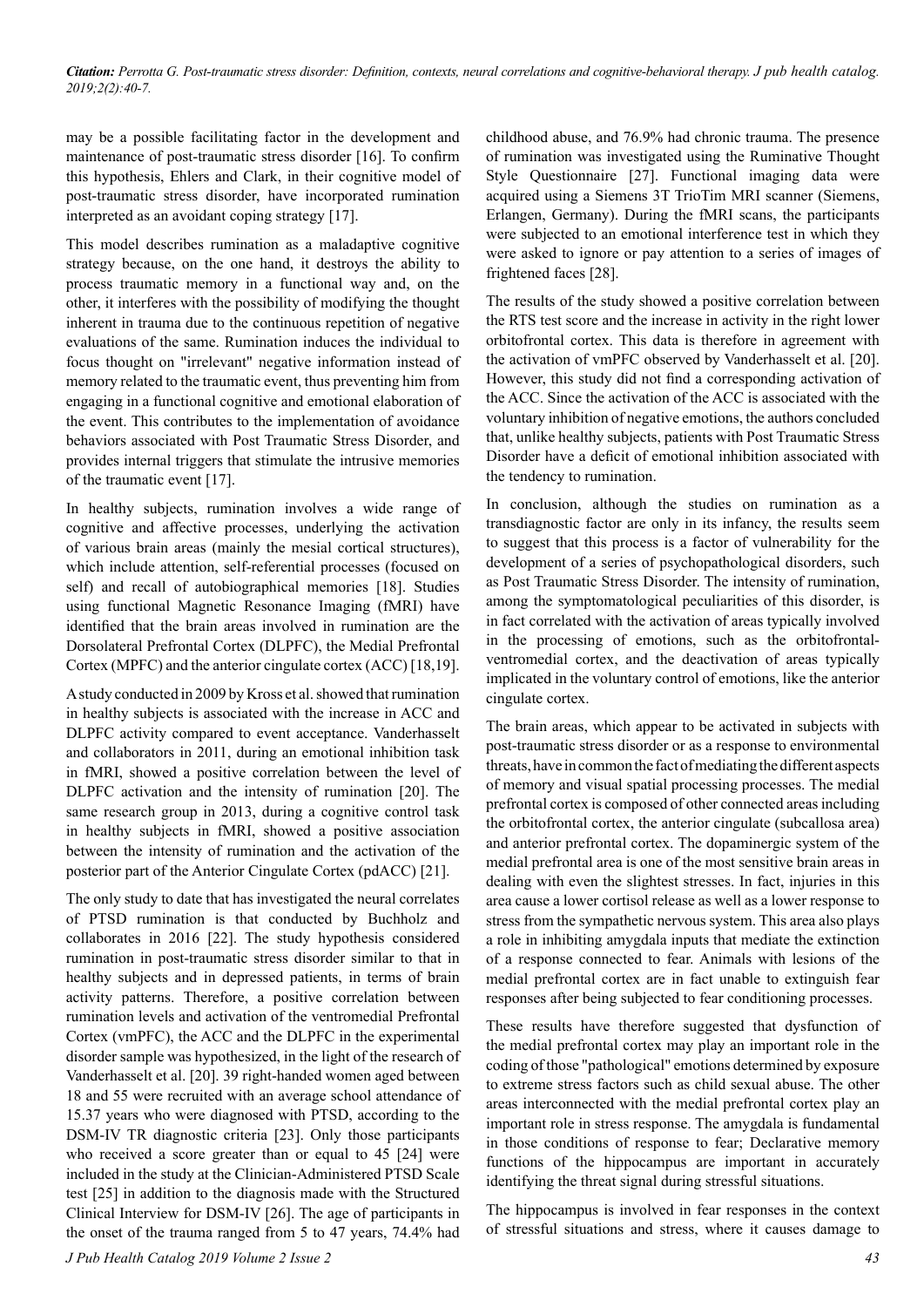the hippocampal neuronal circuits, is also associated with memory deficits. The motor, parietal, anterior cingulate cortex, and the cerebellum are in fact correlated to the anterolateral prefrontal cortex, with the task of mediating the visuospatial processes that are fundamental for survival in life-threatening situations. The excessive vigilance observed in patients with post-traumatic stress disorder can be associated with an increase in the "demands" of those brain areas involved in visuospatial processing and memory functioning, as well as in planning the response to potentially threatening stimuli. Neuroimaging studies have indeed shown abnormalities in memory-related brain areas in patients with post-traumatic stress disorder.

Many of these studies have found in war veterans, the presence of a post-traumatic stress disorder related to a lower hippocampal volume compared to healthy control subjects. By means of Positron Emission Tomography (PET) a decrease in metabolic activity in the temporal and prefrontal cortex was observed in subjects with post-traumatic stress disorder related to the experience of war, and in the parietal cortex in those subjects with disorder post-traumatic stress disorder and comorbidity with substance dependence. The pharmacological uptake of "Yohimbine", an alkaloid with stimulating effects on the central nervous system and with a psychoactive action determining altered responses such as anxiety and manic reactions, has led to a relative failure of activation of the orbitofrontal cortex in patients with post-traumatic stress disorder compared to control subjects, as well as different functional responses in the prefrontal, parietal and temporal cortex.

These results are consistent and consistent with an increase in the noradrenergic response to Yohimbine in patients with post-traumatic stress disorder. Exposure of patients with this traumatic script disorder also results in increased blood flow in the limbic regions (insula, amygdala, orbitofrontal cortex and anterior cingulate), and a decrease in blood flow in the left inferior frontal and central temporal cortex, as measured by PET. Patients with post-traumatic stress disorder also report an increase in blood flow in the motor cortex, inferior parietal cortex, posterior cingulate, lingual gyrus (posterior paraippocampal gyrus) and a decrease in blood flow in the central temporal gyrus. Studies on subjects with post-traumatic stress disorder related to abuse have shown the presence of a lower hippocampal volume compared to healthy subjects.

The purpose of this study was therefore to use PET in examining the neural correlates of memories and memories of childhood sexual abuse. Women with a history of this kind listened to autobiographical scripts regarding the traumatic experience, and the blood supply to the brain was compared in women with and without post-traumatic stress disorder. Based on the results presented above, the authors hypothesized that exposure to trauma such as sexual abuse in women with and without post-traumatic stress disorder would lead to group differences in the patterns of activation of the medial prefrontal cortex, posterior cingulate, motor and parietal cortex, hippocampus and adjacent cortex.

#### **Cognitive-Behavioral Therapy and Resolution Techniques**

Post-Traumatic Stress Disorder can be tackled clinically in more

ways than one, since it falls into the general category of Anxiety Disorders for which cognitive behavioral psychotherapy has developed multiple widely effective means. The purpose of cognitive-behavioral therapy is to help the subject to identify and control negative thoughts and beliefs, identifying the logical errors contained in the beliefs, the most functional and advantageous alternatives of thought and behavior in relation to the traumatic event experienced. Some techniques used are:

**Exposure:** For reducing avoidance situations. The subject is invited to relive the event in his own imagination and to tell it to the therapist. The exposure procedure has the objective of allowing the patient to perceive and assess in a "controlled" way the object of his fear. This method, if gradual, allows the patient to regain possession of those social and daily functions that he has lost due to significant avoidance due to acute symptoms of anxiety and anticipatory anxiety syndrome. The meaning of these procedures must be well explained in planning and carrying out the expositions and therefore seeking the full cooperation of the patient and possibly of one of his relatives.

**Re-labeling of somatic sensations:** The concrete discussion on the nature of different sensations favors a categorization and a more realistic adherence to a model of anxiety symptoms as effects of stress syndrome. The possibility of discussing with the patient the causes of the single symptoms, with possible examples also calibrated on the common experiences of daily life has the function of normalizing and "decatastrophilizing" the subjective condition of the patient.

**Abdominal relaxation and breathing:** Relaxation techniques and respiratory education is an "under control" tool for the patient, who can use them daily and independently to relieve tension and stress.

**Cognitive restructuring:** The subject can be helped to recognize his own automatic and spontaneous thoughts linked to the traumatic event, thoughts that are often intrusive, rapid and instantaneous. Training in perceiving one's thoughts and attitudes is very important as through in this procedure the patient becomes aware of how he actually changes his emotional state. From this ability also derives the subsequent work of revision and modification of the general assumptions. Through this work the subject can modify his own schemes in favor of more realistic, adaptive and concrete alternative explanations. An important role is represented by the work with family members (or with a family member) through which it is possible not only to obtain the collaboration for any direct involvement in live exhibition procedures, as explained above, but it is also useful to have a collaboration in managing relationships at home.

**EMDR:** desensitization and reprocessing through eye movements (Eye Movement desensitization and reprocessing) is a new technique developed by F. Shapiro in 1989 [29]. It is based on the discovery that some external stimuli can be particularly effective in overcoming a severe trauma. In particular, the execution of some eye movements by the patient during the re-enactment of the event allows resuming or accelerating the processing of information related to the trauma. EMDR (from the English Eye Movement Desensitization and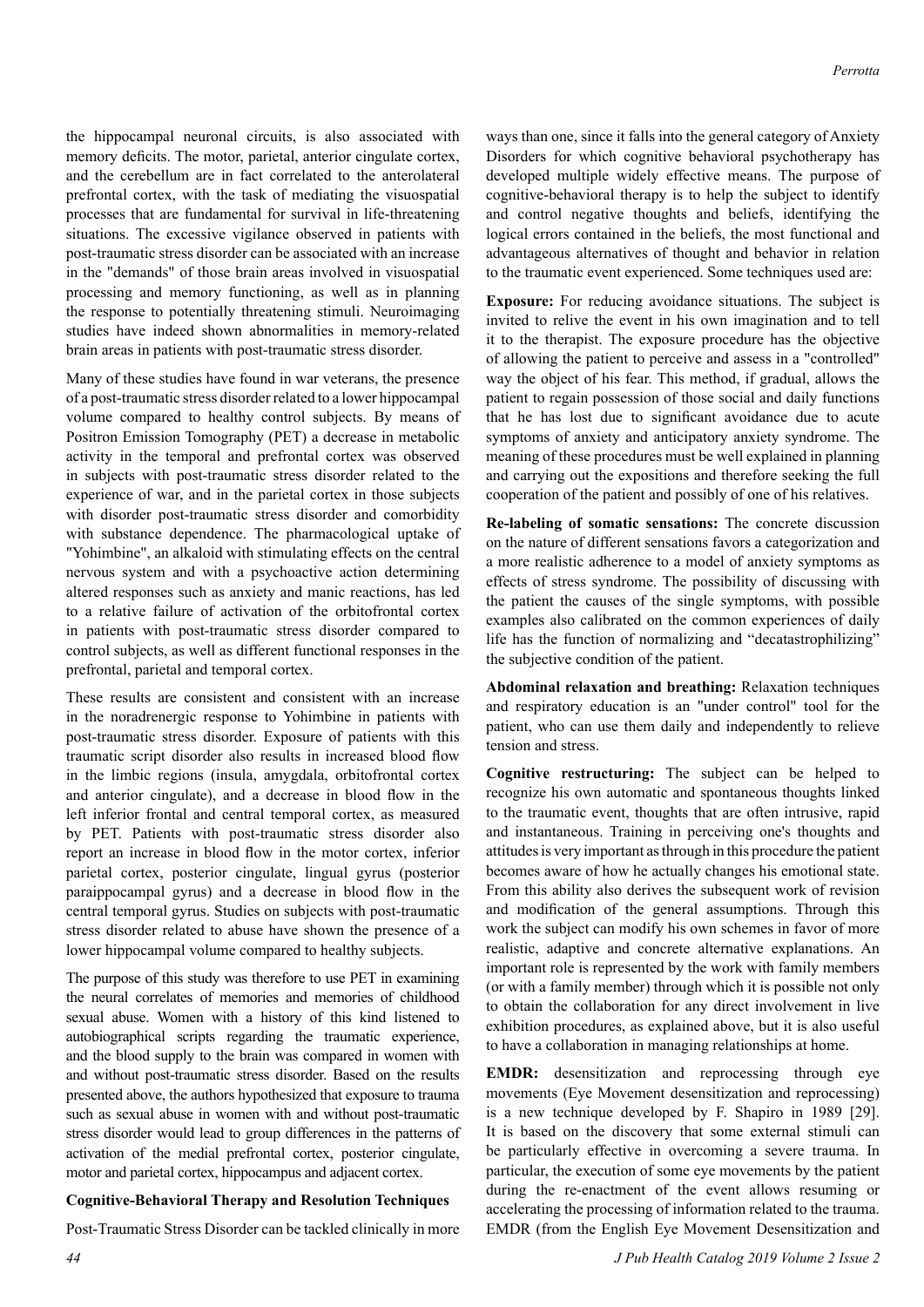Reprocessing, Desensitization and reprocessing through eye movements) is a therapeutic approach used to treat trauma and problems related to stress, especially traumatic stress. EMDR focuses on the memory of the traumatic experience and is a complete methodology that uses eye movements or other forms of alternating right / left stimulation to treat disorders directly related to emotional or particularly stressful traumatic experiences. After one or more EMDR sessions, the disturbing memories related to the traumatic event have desensitization; they lose their negative emotional charge. The change is very rapid, regardless of the years that have passed since the event. The image changes in the contents and in the way it is presented, intrusive thoughts generally muffle or disappear, becoming more adaptive from a therapeutic point of view and physical emotions and sensations are reduced in intensity. The elaboration of the traumatic experience that occurs with EMDR allows the patient, through desensitization and the cognitive restructuring that takes place, to change perspective, changing the cognitive assessments about himself; incorporating emotions appropriate to the situation as well as eliminating physical reactions. This ultimately allows for more adaptive behavior. From the clinical and diagnostic point of view, after a treatment with EMDR the patient no longer presents the typical symptomatology of posttraumatic stress disorder, therefore the aspects of intrusiveness of thoughts and memories, avoidance behaviors and iperarousal neurovegetativo against stimuli related to the event, perceived as a danger. Another significant change is the fact that the patient better discriminates the real dangers from the imaginary dangers conditioned by anxiety. We really feel that the memory of the traumatic experience is part of the past and therefore is experienced in a detached way. Patients in general report that, thinking back on the event, they see it as a "distant memory", no longer disturbing or emotionally pregnant. After EMDR, the patient remembers the event but the content is fully integrated into a more adaptive perspective. The experience is used constructively by the individual and is integrated into a positive cognitive and emotional pattern. That is, the patient makes the connections of appropriate associations, what is useful is learned and stored with the corresponding emotion and is available for future use. The EMDR approach, adopted by an ever increasing number of psychotherapists worldwide, is based on the model of adaptive information processing (AIP). According to the AIP, the traumatic event experienced by the subject is stored in memory together with the disturbing emotions, perceptions, cognitions and physical sensations that characterized that moment. All this information stored in a dysfunctional manner remains "frozen" within neural networks and unable to connect with other networks with useful information. The information "frozen" and enclosed in neural networks, not being able to be processed, continue to cause discomfort in the subject, leading to the onset of diseases such as post-traumatic stress disorder (PTSD) and other psychological disorders. The scars of the most painful events, in fact, do not easily disappear from the brain: many people continue after decades to suffer from symptoms that affect their well-being and prevent them from resuming a new life. The goal of EMDR is to restore the natural process of processing information in memory to reach an

*J Pub Health Catalog 2019 Volume 2 Issue 2*

adaptive resolution through the creation of new, more functional connections. Once this is done, the patient can see the disturbing event and himself from a new perspective. EMDR considers all aspects of a stressful or traumatic experience, both cognitive and emotional as well as behavioral and neurophysiological ones. Using a structured protocol the therapist guides the patient in describing the traumatic event, helping him to choose the important disturbing elements. At the end of the EMDR session, when the re-elaboration process has reached the adaptive resolution, the experience is used constructively by the person and is integrated into a positive cognitive and emotional scheme. Through treatment with EMDR it is therefore possible to alleviate emotional suffering, allow the reformulation of negative beliefs and reduce the patient's physiological arousal. This approach is also effective with patients who have difficulty verbalizing the traumatic event they have experienced. The EMDR, in fact, uses techniques that can provide the patient with greater control towards the experiences of exposure (since it is not based on verbal interventions), and that can help him in the regulation and management of the intense emotions that could arise during the phase of processing. In the thirty years since its discovery, by American researcher Francine Shapiro, EMDR has received more scientific confirmation than any other method used in the treatment of trauma. Today it is recognized as an evidence-based method for the treatment of post-traumatic disorders, approved, among others, by the American Psychological Association, by the American Psychiatric Association, by the International Society for Traumatic Stress Studies and by our Ministry of Health in 2003. The World Health Organization, in August 2013 [30], recognized EMDR as an effective treatment for the treatment of trauma and related disorders. The efficacy of EMDR has been demonstrated in all types of trauma, both for Post-Traumatic Stress Disorder and minor trauma. Recent research shows that, through the use of EMDR, people can benefit from the effects of psychotherapy that would once have taken years to make a difference. Indeed, some research has shown that between 84% and 90% of patients reporting a single traumatic event no longer showed symptoms of Post-traumatic Stress Disorder after only 3 EMDR sessions of 90 minutes each. The efficacy of EMDR in the treatment of PTSD is now widely recognized and documented, but currently EMDR is a therapeutic approach widely used also for the treatment of various psychological pathologies and disorders. Given the importance that traumatic events (whether they are single or cumulative and relational traumas) play in the development of different pathologies, it becomes important to address them through an approach that takes into account and manages to intervene on the traumatic origin of these disorders. Research concerning EMDR is one of the first in which the neurobiological changes that occur during each psychotherapy session were highlighted, making EMDR the first psychotherapeutic treatment with proven neurobiological efficacy. The findings in this field confirm the association between the clinical results of this therapy and some changes in brain structures and functioning.

**Homework:** another important aspect is that of the procedures to be implemented between sessions, the so-called "homework" or homework's. It is useful to insist on the need to implement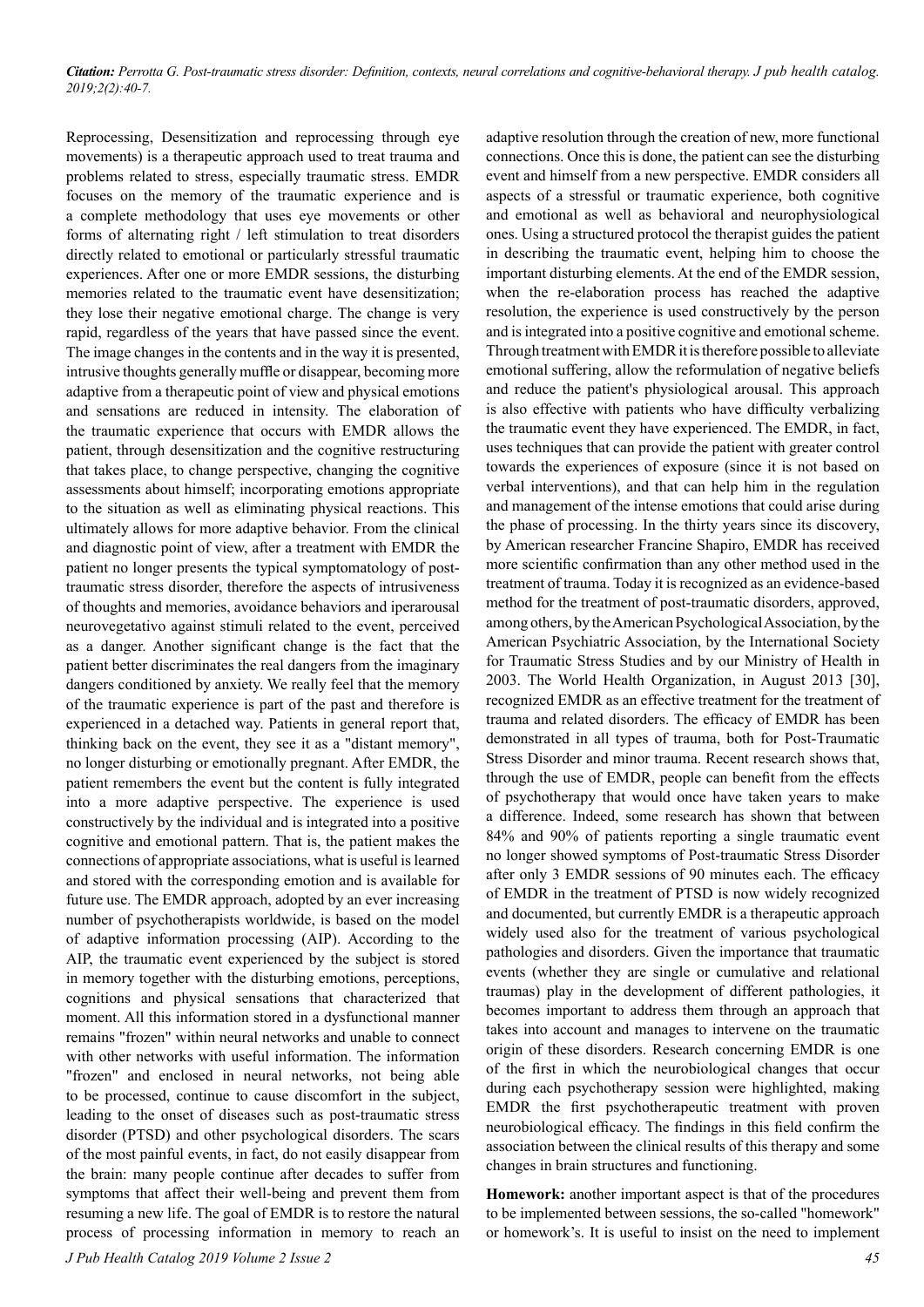the tasks as very often the planned work has a precise meaning and its result is necessary for the continuity of the treatment. The specific tasks are designed in collaboration with the patient and consist frequently in diaries of recording of target elements, or self-monitoring diaries, or in analysis sheets of the cognitions associated with the events.

NET (Narrative exposure therapy): it's a treatment for post traumatic disorders, useful for those who have suffered severe or complex traumas. NET is based on the theory of the double traumatic representation of the memories of Elbert and Schauer. NET is useful for contextualizing and integrating the elements of the fear network, the sensorial, emotional and cognitive memories connected to the trauma, in order to rework the memory of a traumatic event by inserting it in the path of a person's life. Through the NET, the patient, with the help of the therapist, reconstructs the chronological narration of his life story, with particular attention to traumatic experiences. The patient is encouraged to reconstruct his life path and face the emotions related to the trauma. This facilitates the integration of autobiographical memories with emotional memory. The NET allows a reflection on the life of the person as a whole, promotes the restructuring of the sense of personal identity. Working through autobiography, it helps to recognize the meaning of emotional networks related to trauma, facilitates the integration and understanding of patterns and behavioral patterns that have evolved during development. NET helps to regain the dignity and satisfaction of the need for recognition of pain after a traumatic event.

 "It makes our neighbours and people that we share with love and respect our family and makes them very friendly towards us and our children" (Interviewee 19, Female, Muslim)

In tandem with the views of females, the Christian and Muslim males view meal sharing as a way of building relationship with others. Meal sharing provides the platform for oneness and for bridging the gap between the family and its extended relations, and neighbours. Dinning with others create a sense of belongingness and act as a forum for supporting and sharing ideas with others. It is a way of propagating affection and a sense of peaceful co-existence with people in the community, particularly neighbours. Many argued that, sharing meal helps one understand the problems faced by members of his/her family, neighbours, and people in the community. This, they argued is triggered by religious beliefs, which mandate individuals to share especially with the less privileged in society.

## **Conclusion**

Trauma-based Cognitive Behavioral Therapy (TCC) helps patients identify and modify distorted patterns of thought about themselves, the traumatic event and the world, also teaching them to manage anxiety and negative emotions, for the purpose to reduce the persistent symptoms of hyper-arousal that present survivors.

Trauma-centered TCC protocols particularly emphasize exposure interventions. The exposure carried out on people who have suffered a trauma is based on two principles: habituation and information processing. The therapeutic benefits obtained with TCC are mainly due to the activation of fear networks during protocols of prolonged exposure. It has been suggested, in fact, that the reworking of the traumatic experience requires a prolonged activation of the mental representations associated with the traumatic memory, to allow the habit of anxiety and the change of the beliefs associated with the trauma. This is consistent with the observation that PTSD symptoms are also due to a lack of access to traumatic memories.

The efficacy of TCC protocols in the treatment of PTSD in victims with a history of sexual abuse has been demonstrated, supporting the hypothesis that this treatment produces a significant reduction in the symptomatological pattern even in people with complex traumatic histories. Furthermore, trauma-centered TCC has produced effects comparable to those obtained with the use of the EMDR technique.

#### **Conflict of Interest**

The author declares no competing interests.

## **References**

- 1. Gvozdanovic G, Stampfli P, Seifritz E, et al. Structural brain differences predict early traumatic memory processing. Psychophysiology. 2019:e13354.
- 2. Iyadurai L, Visser RM, Lau-Zhu A, et al. Intrusive memories of trauma: A target for research bridging cognitive science and its clinical application. Clin Psychol Rev. 2018;69:67-82.
- 3. Lau-Zhu A, Holmes EA, Porcheret K. Intrusive Memories of Trauma in the Laboratory: Methodological Developments and Future Directions. Curr Behav Neurosci Rep. 2018;5(: 61-71.
- 4. Rattel JA, Miedl SF, Franke LK, et al. Peritraumatic Neural Processing and Intrusive Memories: The Role of Lifetime Adversity. Biol Psychiatry Cogn Neurosci Neuroimaging. 2019;4:381-9.
- 5. Koole SL, Smeets K, van Knippenberg, et al. The cessation of rumination through self-affirmation. J Person Soc Psychol. 1999;77:111-25.
- 6. Nolen-Hoeksema S. Responses to depression and their effects on the duration of depressive episodes. J Abnorm Psychol. 1991;100:569-82.
- 7. Papageorgiou C, Wells A. An Empirical Test of a Clinical Metacognitive Model of Rumination and Depression. Cogn Ther Res. 2003;27:261-73.
- 8. Birrer E, Michael T. Rumination in PTSD as well as in traumatized and non-traumatized depressed patients: a cross-sectional clinical study. Behav Cogn Psychother. 2011;39:381-97.
- 9. McLaughlin KA, Nolen-Hoeksema S. Rumination as a transdiagnostic factor in depression and anxiety. Behav Res Ther. 2011;49:186-93.
- 10. Olatunji BO, Naragon-Gainey K, Wolitzky-Taylor KB. Specificity of rumination in anxiety and depression: A multimodal metaanalysis. Clin Psychol: Sci Pract. 2013;20:225-57.
- 11. Michael T, Halligan SL, Clark DM, et al. Rumination in posttraumatic stress disorder. Depress Anxiety. 2007;24:307-17.
- 12. Spinhoven P, Penninx BW, Krempeniou A, et al. Trait rumination predicts onset of Post-Traumatic Stress Disorder through traumarelated cognitive appraisals: A 4-year longitudinal study. Behav Res Ther. 2015;71:101-9.